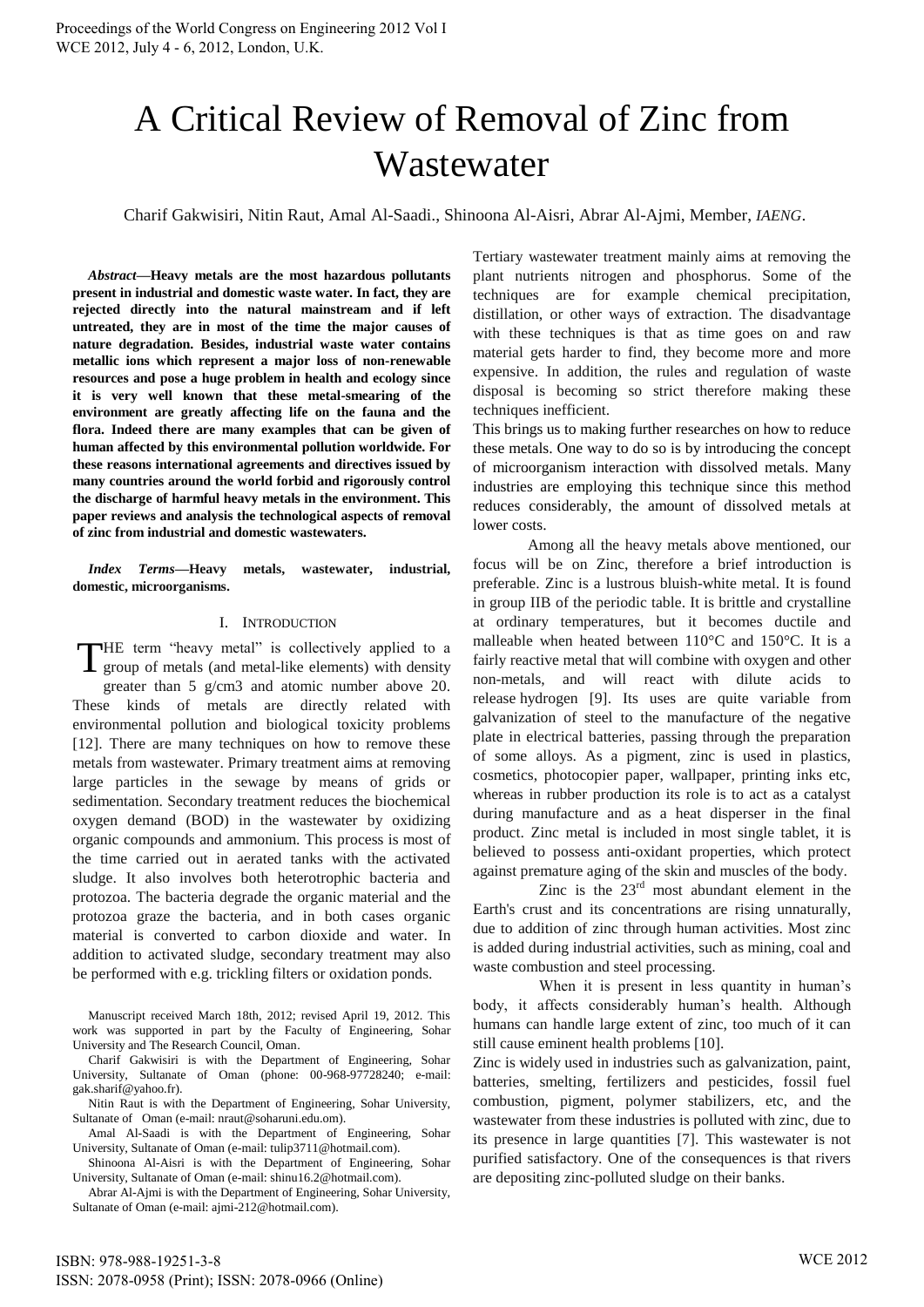Proceedings of the World Congress on Engineering 2012 Vol I WCE 2012, July 4 - 6, 2012, London, U.K.

### II. MATERIALS AND METHODS

To remove these dissolved metals and zinc in particular, numerous downstream physicochemical approaches [3]-[11], in addition to biological ones, can be applied to recover heavy metals from aqueous solutions or from aqueous solutions that saturate soils; but yet, all of them remediate rather than prevent. Although the revue will enumerate most of the possible methods, we will have a closer look as said earlier on the methods that use microalgae since microorganisms are considered intrinsically more efficient in the bioaccumulation of heavy metals when exposed to low concentrations in their surrounding aqueous environment.

#### *A. Physicochemical methods*

There is a wide range of treatment methods such as membrane filtration, adsorption, ion exchange, reverse osmosis, chemical precipitation, or solvent extraction, which have classically been employed for stripping toxic metals from wastewaters[2]-[21].

However, these methods have disadvantages, like incomplete metal removal, high reagent or energy requirements, and generation of toxic sludge or other heavy metal-containing waste products that may sometimes be more toxic than their parent ones.

For this reason, additional disposal methods are required. In addition, they are often expensive, especially when the heavy metal concentrations are very low (e.g., 10–100 mg/L) and ineffective, since a too large amount reduction of effluents is anticipated, so a narrow use in large-scale in situ operations will typically result [16].

# B. *Biological methods*

Number of advantages for these methods can be enumerated such as reduced requirement for chemicals, low operating costs, eco-friendliness (as no toxic sludge results), and high efficiency at low levels of contamination. They also offer possibilities for metal recovery and biosorbent regeneration afterward [19].

A huge interest has recently arisen toward using various kinds of readily available and inexpensive biomass of several microorganisms and microalgae, in particular for removal of heavy metals. Microorganisms are in fact considered intrinsically more efficient in the bioaccumulation of heavy metals when exposed to low concentrations in their surrounding aqueous environment.

Microalgae are used in bioremediation of metalcontaminated sites due to:

- their ability to tolerate those metals,
- their high yields of recovery per unit mass,
- Their high specific outer area coupled with a cell wall loaded with ionisable groups [15].

They furnish an extensive collection of helpful mechanisms which, in natural environments, contribute to the global cycling of inorganic matter, and in particular lead to the formation of deposits of various minerals and ores such as gypsum, limonite, etc, within geological periods of time [1]. Thompson [20] hypothesized that such "bio mineralization" processes proceed according to the following sequence:

1. Formation of microbial biofilm

2. Biosorption [8] of soluble metals to microbial cells and exopolymers

3. Formation of metal hydroxides, oxides, carbonates (examples), and their maturation to amorphous mineral precursors

4. Stabilization of the precipitates forming a demineralization nucleation crystal template for further mineralization in the microenvironment generated by the metabolic activity of microorganisms. Let us not forget to mention that the pH and the cell's wall play by themselves one of the most important functions in the adsorption of heavy metals by micro-algal cells. The micro algal cell wall has indeed the capacity to bind with these ions via its negatively charged moieties [5].

#### III. LITERATURE REVIEW

Monteiro et al, 2011, found that Scenedesmus obliquus has a better performance in removing dissolved heavy metals than other species. They also found out that microalgae are quite different according to the fact that they are isolated from polluted environments are obtained from culture collections. They ended up with the conclusion that those isolated from polluted environment perform Biosorption better the ones from culture collection and also highlighted the pH interval in which the Biosorption was occurring at higher rates.

Rajamani et al, 2007, gave a noteworthy outlook of all the heavy metals, their properties and their effect to the environment. They continued by explaining the role of algal cell wall in heavy metal binding and showed the degree of tolerance the cell walls have. In fact it was proved that cell walls have high heavy metal binding capacity and these cells can be grouped in different categories according to their acidic/basic properties.

Pumpel et al, 2011, have described the various fullscale, pilot-scale, and expanded-laboratory-scale processes to show that new and stimulating projections exist for the treatment of wastewater with dissolved heavy metals and using living micro organisms. They highlighted the fact that already existing treatment methods were now and then inefficient due to the low concentration of the dissolved metals and to the actual cost of those methods. They ended by insisting in the revalorization of the actual work being accomplished in the matter of wastewater treatment and environmental protection to increase the interest of many individuals in this path.

Monteiro et al, 2011, again insisted in the actual methods used in the removal of heavy metals from wastewater, they proposed new methods which are not exploited widely and which involve the used of microalgae since they clearly showed in their paper their interest in using a environment friendly and costless method. They indeed went deep on the subject by giving more information about the removal capacity of microalgae, the toxicity and tolerance mechanisms as well as the interactions between the heavy metal and the cell. More important they gave some factors affecting sorption capacity of microalgae. These factors are the temperature, pH, supernatant metal concentration, metal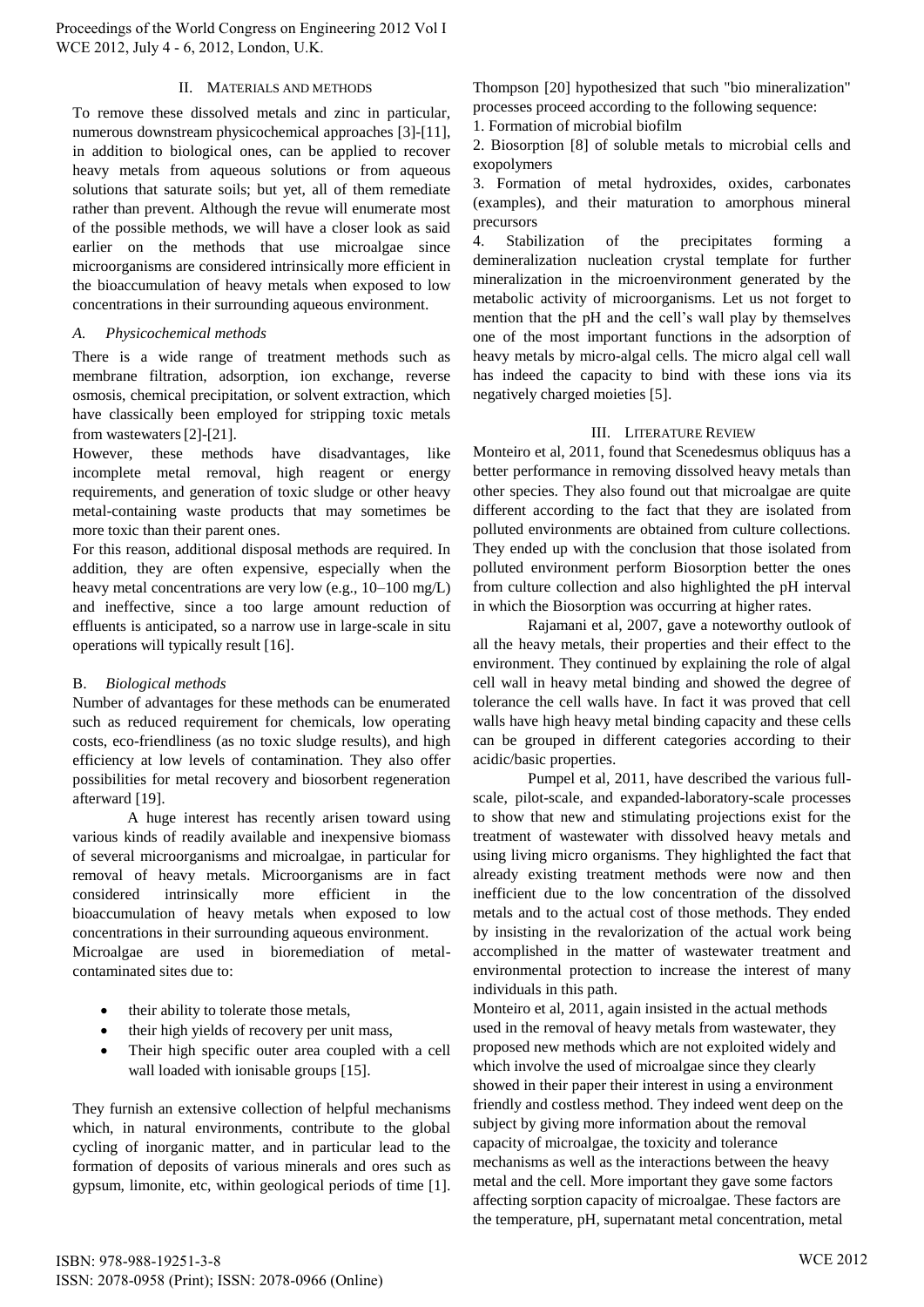speciation, the presence of other metals, and the biomass concentration. Divers reviews compared the heavy metals uptake capacities of different macrophytes and the data were collected in the table below

| Absorbents  | Lead  | Zinc  | Copper |
|-------------|-------|-------|--------|
|             | mg/g  |       |        |
| M. spicatum | 46.69 | 15.59 | 10.37  |
| M. spicatum | 55.6  | 13.5  | 12.9   |
| P. lucens   | 141   | 32.4  | 40.8   |
| S. herzegoi |       | 18.1  | 19.7   |
| E.crassipes |       | 19.2  | 23.1   |

**Table I . Heavy metal uptake capacities [13]-[18]-[22]** 

It has to be noted that zinc uptake capacity of different cells appears most of the time on the second position after lead uptake.

# IV. RESULTS AND DISCUSSIONS

Different investigations are being conducted aiming to reduce considerably the amount of dissolved heavy metals. Most of these methods, which were applied on a lab scale, can still be used to reduce the amount of Zn in wastewater streams. A brief presentation of the results of these experiments is hereby given.

Using a schematic designed algal and duckweed based stabilization pond system, during cold weather, it was seen that the BOD was lowered considerably, in fact the first pond of the system in place in which the micro algae were consuming nutrient from the wastewater for their growth. In order to reach this goal, the COD of the system was partially modified to allow the oxidation of organic nutrients to happen. Analysis of the water leaving the second pond revealed a huge potential for this treatment since for example the pH of the wastewater was increased as well as the DO. Certainly as per all experiments, a certain number of parameters have to be clearly set in order to give a good efficiency of the pollutant removal. Some of those parameters are for example the retention time, the water depth, the initial nutrient concentration, the micro flora and harvesting regimes [17]. It was also seen that the cultivable bacterial cell count in terms of colony forming units per milliliter of wastewater was also considerably lowered in wastewater after treatment than before treatment.

Also, the growth of microalgae was hindered seriously as the concentration of Zn went increasing. Although the growth was inhibited seriously, a huge increase in the metal removal was reported when the cells were in highly concentrated environments rather than in less concentrated ones. These living cells first showed an immediate high adsorption of Zn ions at the very beginning of the experiment and the slowly the adsorption went on decreasing as the Zn concentration decreased. Furthermore,

it was seen that the same micro algal specie can act differently according to the fact that it is isolated from contaminated environments or grown artificially. Indeed the micro alga specie which was collected from contaminated environments showed an important removal capacity than the one artificially grown.

When performing the same experiment with inactivated cells, the same observation of sudden removal increase and an equilibrium reached after some time of the experiment was made. This lead to the statement that the fast removal of Zn ions was done by the ionic adsorption by the micro algal cell; reason why the equilibrium was remarked at a certain time since no cells were growing.

In case of pH, it was reported that cation's Biosorption and pH were directly proportional. Indeed the smallest Biosorption capacity was recorded at lower pH values, when the highest was reached at higher pH values approaching neutrality (between 6 and 7).

To give an end to the results, it was reported that high algal diversity results in efficient nutrient removal from primary settled wastewater [14]. Cold climate is normally not favorable for bioremediation of wastewater in pond system due to poor light availability and low temperature; however Gronlund in 2004 successfully demonstrated the feasibility of using certain micro algae with particular attributes to treat wastewater [6].

Algae are known for their capacity to accumulate heavy metals from wastewater since heavy metals such as Zn, Cu, Fe, Mn, Co and Mo are required as essential nutrients [4].

# V. CONCLUSION

Throughout this paper the importance of removing heavy metals in general and zinc in particular from industrial or domestic wastewater was highlighted. Different methods with different aims are already available on the market. The article had a particular approach on the method using microorganism to recycle wastewater due to the fact that the treatment using algae is more efficient and faster since bacteriological treatment is a process of decay whereas algae treatment is one of conversion of organic matter to live, healthy plant life. Indeed algae can metabolize sewage far more rapidly than bacterial treatment.

However, we are confronted to the development of cheaper methods since in most countries wastewater treatment has to be a low-cost plan for its majority approval. More work by scientists and technologists is required in order to accomplish this objective.

# ACKNOWLEDGMENT

The authors express their gratitude and thanks for the help and cooperation from the Faculty of Engineering, Sohar University and The Research Council, Oman for sponsoring and funding the research project titled "Harnessing Clean and green energy via integrated treatment of industrial and domestic wastewater ".

#### **REFERENCES**

[1] Beveridge, T. J. (1989). In "Metal-Microbe Interactions" (R. K. Poole and G. M. Gadd, eds.), Vol. 26, pp. 65-83. Special